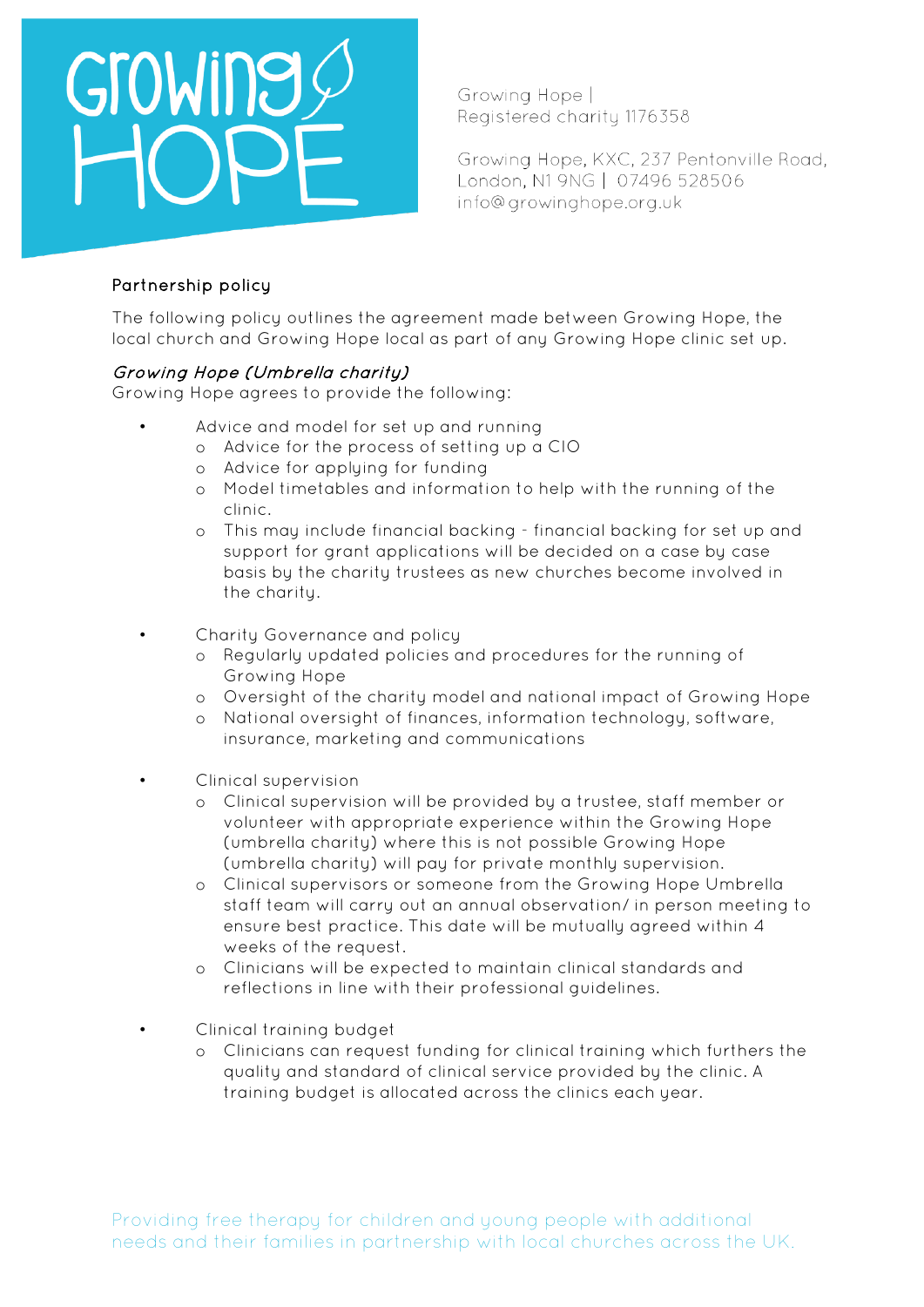# GroWing

Growing Hope | Registered charity 1176358

Growing Hope, KXC, 237 Pentonville Road, London, N1 9NG | 07496 528506 info@growinghope.org.uk

## Church agreement

The local church agrees to provide the following:

- Space and utilities
	- o Clinic space (at least one room) provided by church (including utilities and Wi-Fi).
	- o Access to other facilities (e.g. toilets, kitchen, office, storage).
- Pastoral line management (part of staff team)
	- o Line management from a pastoral perspective. Check at least once a month regarding emotional wellbeing, boundaries and work place relationships. (Clinical supervision will be provided by Growing Hope.)
	- o Attendance at staff meetings/ prayer meetings.
- Financial backing (Either £5,000 for part time Lead Therapist or £10,000 for 4-5day Lead Therapist per year)
	- o Financial support from church community fund.
- Trustee from senior church leadership for local charity
	- o Growing Hope requires a trustee from the senior church leadership team for the Growing Hope local charity in order that the local church is committed to the set up and running of the charity.

# Growing Hope Local

Growing Hope local agrees to provide the following:

- Fundraising and grant applications (for all running costs)
	- o Fundraising of at least three months of outgoings and launch costs prior to start, subject to trustees discretion.
	- o Regular grant applications and oversight of raising regular givers and funds to fund salaries.
	- o Increase in fundraising as needed to employ further staff.
- Trustees (people from local church)
	- o At least three individuals in addition to the senior member of the leadership team should be willing to act as the first trustees.
	- o Trustees should be considered in terms of expertise.
	- o Guidance on finding trustees and their roles is found within the Growing Hope Clinic Set Up Standard.
	- Day to day running of clinic (responsibility of the Lead Therapist/Clinic Manager)
		- o Purchase of assessments and equipment for set up.